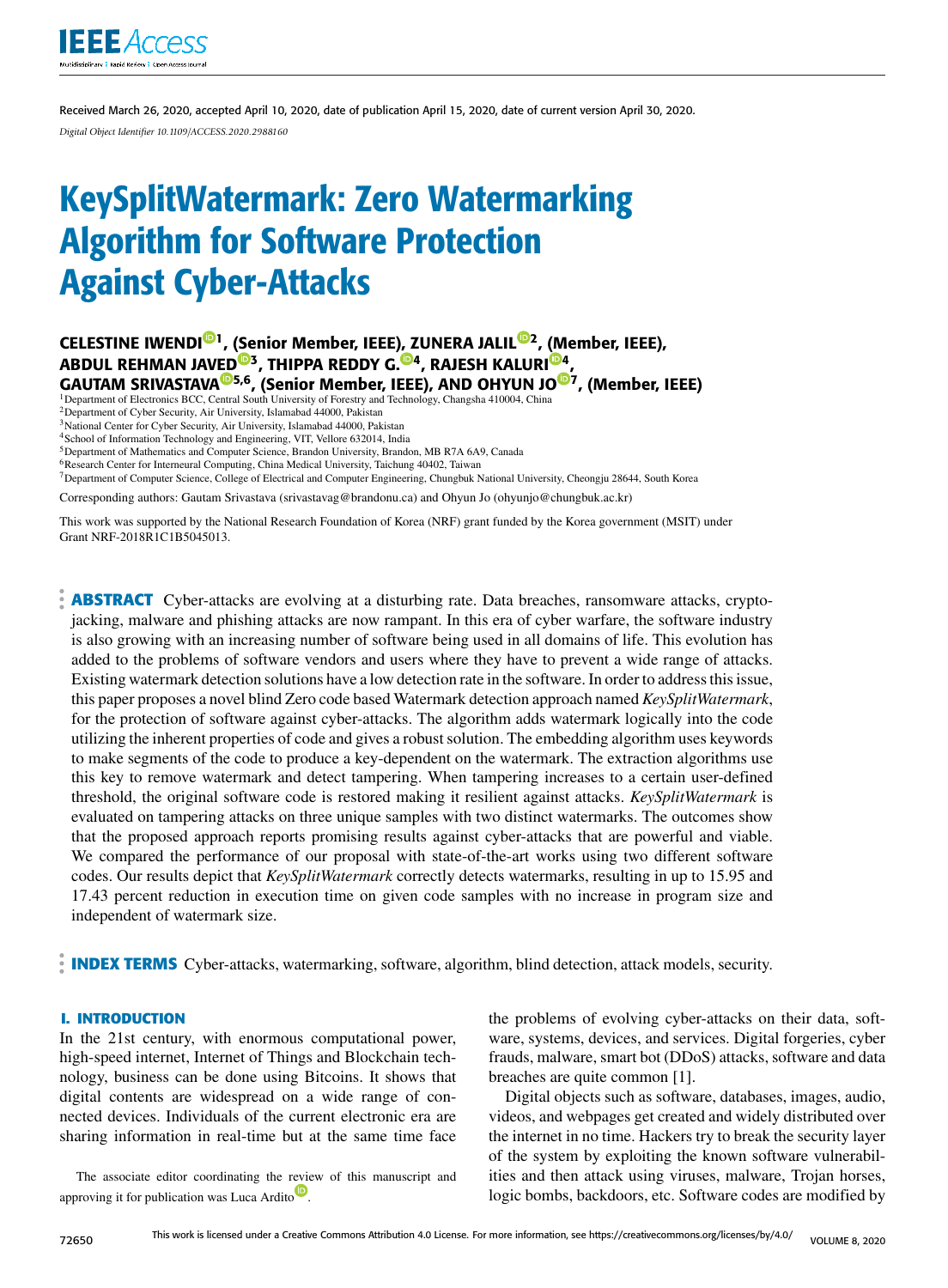

**FIGURE 1.** Graphical representation of conventional watermarking.

malicious attackers to create malware and cause harm to the software systems. According to Symantec's Internet Security Threat Report, 2018 [2], 99.9% of applications on third-party App stores are malware. Software protection and increasing its resilience is crucial for prevention against cyber-attacks.

Software is an important digital component as it is the foundation of a computer, internet, and all communication infrastructures. Software applications are being developed with a rapid rate for communication, education, commerce, health care, cloud, and many other domains. At the same time software can be attacked and used for totally different or malicious purposes in no time. Common Vulnerabilities and Exposures database [3], [4] shows that more and more new vulnerabilities are getting disclosed with each passing day and today's software is more vulnerable to cyber-attacks. Exploiting vulnerabilities in software code can make it serve a totally different purpose and can be exploited by cybercriminals to perform an attack.

The existing traditional watermarking extraction needs to provide real watermark locations. It poses a great threat to the security of watermarks because it cannot ensure whether the watermark locations will be leaked as shown in Figure 1.

Figure 2 explains the process of watermarking the original source code using a blind Code based Zero Watermark algorithm. The claimer firstly scrambles the source code and the watermark positions are sent to the verifier, who will perform the watermark detection. If the scrambling parameters are not public, the verifier cannot derive the original watermark positions.

The zero watermarking embedding algorithm utilizes [5] the software code's structure and watermark to construct a key. This key must be registered with Certification Authority (CA) along with the original watermark. In case an attack is suspected as per user settings, the extraction algorithm extracts the key from tampered software source code and can identify tampering by matching this key with the CA. In the case of tampering, if the payload is greater than a threshold then the original software code will get restored.



**FIGURE 2.** Process of zero blind watermarking.

The *KeySplitWatermark* is evaluated on three different software samples and two different watermarks. Experimental results prove the robustness of the algorithm under attacks.

We propose *KeySplitWatermark*, a novel approach based on blind zero watermarking to protect software source code against cyber-attack. The algorithm is blind and adds watermark logically into the code using the inherent properties of code and provides a robust solution. The algorithm is made up of two constituents: embedding algorithm and extraction algorithm. The algorithm creates a key using a watermark and can retrieve the key of the software even after it gets attacked or tampered. In case software undergoes an attack and tampering is detected, the original code can be restored causing attack effects to get nullified. Specifically, this work makes the following contributions to the cybersecurity and software watermarking community in the following ways:

- 1) A novel approach based on watermarking to protect software code against the attack that does not alter the software code to embed watermark.
- 2) No assumption about software code, programming language or length is made.
- 3) A novel reactive approach to cyber-attacks to increase software resilience.
- 4) Cyber-attacks on software code can be detected and the original software code can be restored if tampering increases to a user-defined threshold.

The remainder of the paper is structured as follows: Section II provides an overview of the previous efforts done in the software watermarking domain and for the cybersecurity of software. The proposed embedding and extraction algorithms are stated in detail in Section III. Section IV presents experimental results under tampering attacks with three distinct samples and two watermarks. We evaluate the performance of the proposed approach on a total of nine attacked samples. Section V presents a comparative analysis with stateof-the-art works. Section VI concludes this paper along with the directions for the future works.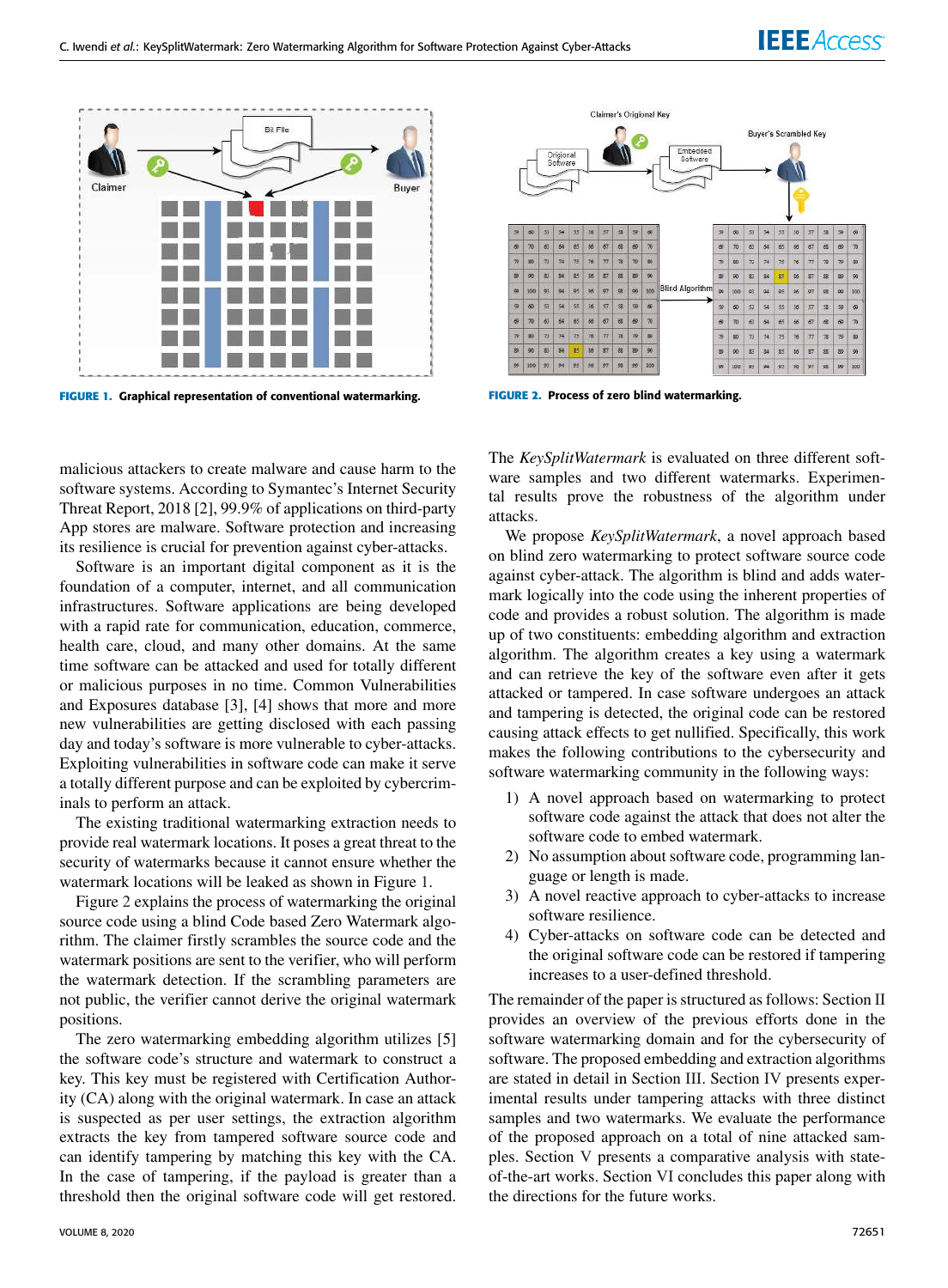## **II. LITERATURE REVIEW**

Software watermarking is an evolving research area and several competitive software companies are claiming to be creating secure software codes. A robust, efficient and resilient software watermarking solution can be a game-changer for the information security [6]–[9] and software development community. Cyber-attacks on software are very common these days as more and more software vulnerabilities are being disclosed. Digital watermarking can provide solutions that can be helpful for software protection, content authentication, integrity checking, and fingerprinting. Several guidelines and approaches do exist for secure software development [3].

Davis [5] provided an overview of existing processes, standards, life-cycle models, frameworks, and methodologies that support or could support secure software development. McGraw [10] suggested 7 touchpoint activity areas, connecting to software development artifacts to build secure software.

Vulnerability scanning approach [11] based on an automated pattern-matching tool has also been used to identify vulnerabilities in software code. OWASP [12] provides a standard Secure Software Development Life Cycle and helps developers to know what should be considered or best practices at each phase of a development Life Cycle and has recently suggested the top 10 security controls for web application developers. Figure 3 gives a brief overview of currently available software protection tools.

Many software watermarking methodologies have been proposed in the last several decades [12]–[14]. The existing approaches towards software security are proactive approaches where the focus is on developing secure software following all stages of secure software development life cycle.

Software watermarking has been done in several ways during the last two decades, which includes static and dynamic software watermarking techniques. These techniques are based on software code, FP tree, registration allocation, graph-based, dynamic path, and many others. Some of the major techniques are grouped as follows:

## A. RE-ORDERING ALGORITHMS

Re-ordering algorithms are static software watermarking algorithms that use semantics-preserving transformations to place a watermark in a permutation of the existing code. Davidson and Myhrvold proposed the first block reordering algorithm in 1996 [13]. Later, Myles *et al.* evaluated the effectiveness of this algorithm on Java byte code using Sandmark [14]. Gong *et al.* proposed a watermarking method for Java that analyzes the format of the Java class file and then re-order the indexes to embed watermark [15].

## B. REGISTER ALLOCATION ALGORITHMS

Register allocation is considered as constraint-based static software watermarking technique. Based on this concept, Qu and Potkonjak suggested a QP algorithm for

watermarking the graph coloring problem through register allocation [16]. After this, Myles and Collberg implemented this algorithm in Sand Mark, named as QPS algorithm and performed its empirical evaluation [17]. Later, Zhu and Thomborson proposed a further improvement which they call the QPI algorithm [18].

# C. SPREAD-SPECTRUM ALGORITHMS

These methods utilize ideas from spread spectrum radio communications. Cox *et al.* proposed the idea to insert watermark in spectral components of data [19]. Later, Stern *et al.* introduced a robust object watermarking scheme which was more resilient against collusion attacks [20].

# D. OPAQUE PREDICATE ALGORITHMS

Collberg et. al proposed the idea of opaque constructs in 1998 [21]. Arboit et. al proposed two methods for watermarking Java programs that use opaque predicates [22]. Later, this method was assessed by Myles and Collberg who implemented both static and dynamic versions within the Sand-Mark framework [23].

### E. ABSTRACT INTERPRETATION ALGORITHMS

Abstract interpretation is a static analysis technique used for, among other things, the verification of software. Cousot and Cousot presented an abstract interpretation algorithm that embedded the watermark in values assigned to selected integer local variables at run time [24]. Preda and Pasqua proposed a semantic approach to software watermarking where they modeled the ability of the attacker to identify the signature in the framework of abstract interpretation as a completeness property [25].

#### F. DYNAMIC PATH AND GRAPH-BASED ALGORITHMS

Collberg *et al.* proposed a dynamic path algorithm that inserts a watermark in the runtime branch structure of a program [26]. Graph-based watermarking algorithms rely on the fact that graph-generating code is difficult to analyze. Collberg and Thomborson proposed the first dynamic graph-based software watermarking algorithm [27], [28].

#### G. CODE REPLACEMENT ALGORITHMS

First patented software watermarking efforts used the idea of code replacement; that is, the watermark value replaced the pre-decided part of code [29], [30]. Monden *et al.* have explored watermarking of java programs and proposed several techniques by swapping byte code within dummy methods (implemented as jmark) [31], [32].

Yu *et al.* proposed an algorithm for software protection in cloud [33]. Guang et. al then recently proposed an algorithm for the protection of software in the cloud by rigorous theoretic treatment [34]. Hayoma *et al.* proposed a dynamic software watermarking approach using return-oriented programming [35]. Owned *et al.* shed light on the importance of security against malware and hijacking techniques [36]–[38].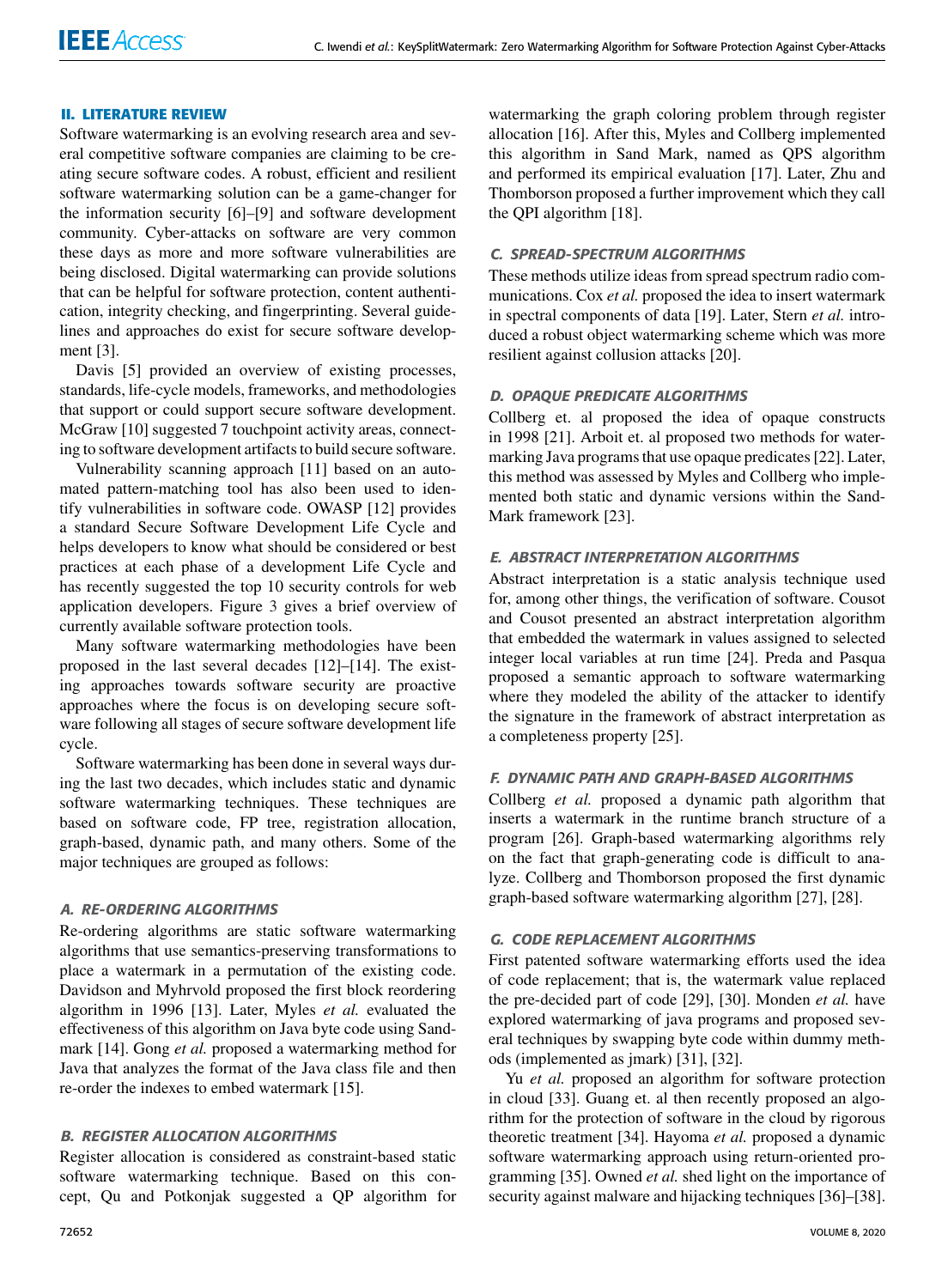

**FIGURE 3.** Tools for software watermarking used in literature.

Protecting software against cyber-attacks is crucial and software watermarking is one of the solutions which can be used to protect it after the attack on it happens and it can prevent damages. The existing approaches to software security are proactive and focus more on writing secure codes but none of the approaches focuses on making software resilient once the attack has already happened.

#### **III. PROPOSED WORK**

Protecting software against cyber-attacks is one of the most important concerns in the digital community. Watermarking which was initially used for copyright protection can now be used for software protection. The process of incorporation of a watermark into software that can uniquely identify the copyright owner of the software is called software watermarking. Software watermarking proves ownership but besides this, it also identifies tampering. If tampering increases to a certain threshold or follows a certain pattern, it may be a clear indicator for an upcoming cyber-attack. The upcoming cyber-attack can make that software a malware or a bot used for the next attack. In case tampering gets detected in real-time, the tampered version of the software can be replaced with the original version (registered with CA in the name of the copyright owner). In this way, an attacker won't be able to launch an attack. Many programming languages for software, its existence in executable form and dynamic interpretation and storage are some of the challenges and properties that need to be considered by any software watermarking technique. The integral requirements of a standard watermarking technique like robustness, imperceptibility, capacity, and security also need to be addressed.

We propose novel watermarking based algorithms for the protection of computer software against attacks. *KeySplit-Watermark* first analyzes software code to identify the keywords then make the partitions of the code on the basis of the selected keyword. The algorithm generates a unique key using the keywords and software code itself. If any copyright concern is raised in the future, this key can be used to demonstrate ownership. The embedding algorithm does not perform any tampering in software code to watermark it and extraction algorithms do not require watermark as input which makes it blind.

Figure 4 explains the *KeySplitWatermark* where embedding algorithm takes the following inputs:

- 1) Original code: Original software code which is to be watermarked.
- 2) Cipher: A digital value to be used in the key generation process.
- 3) Watermark: A group of ASCII characters.

The embedding algorithm generates the owner key as an output. That key is recorded with the CA and then further used to extract watermark (if needed). The extraction algorithm takes the following inputs:

1) Attacked code file: A software code file that is tampered with and or used illegally as copyright infringement.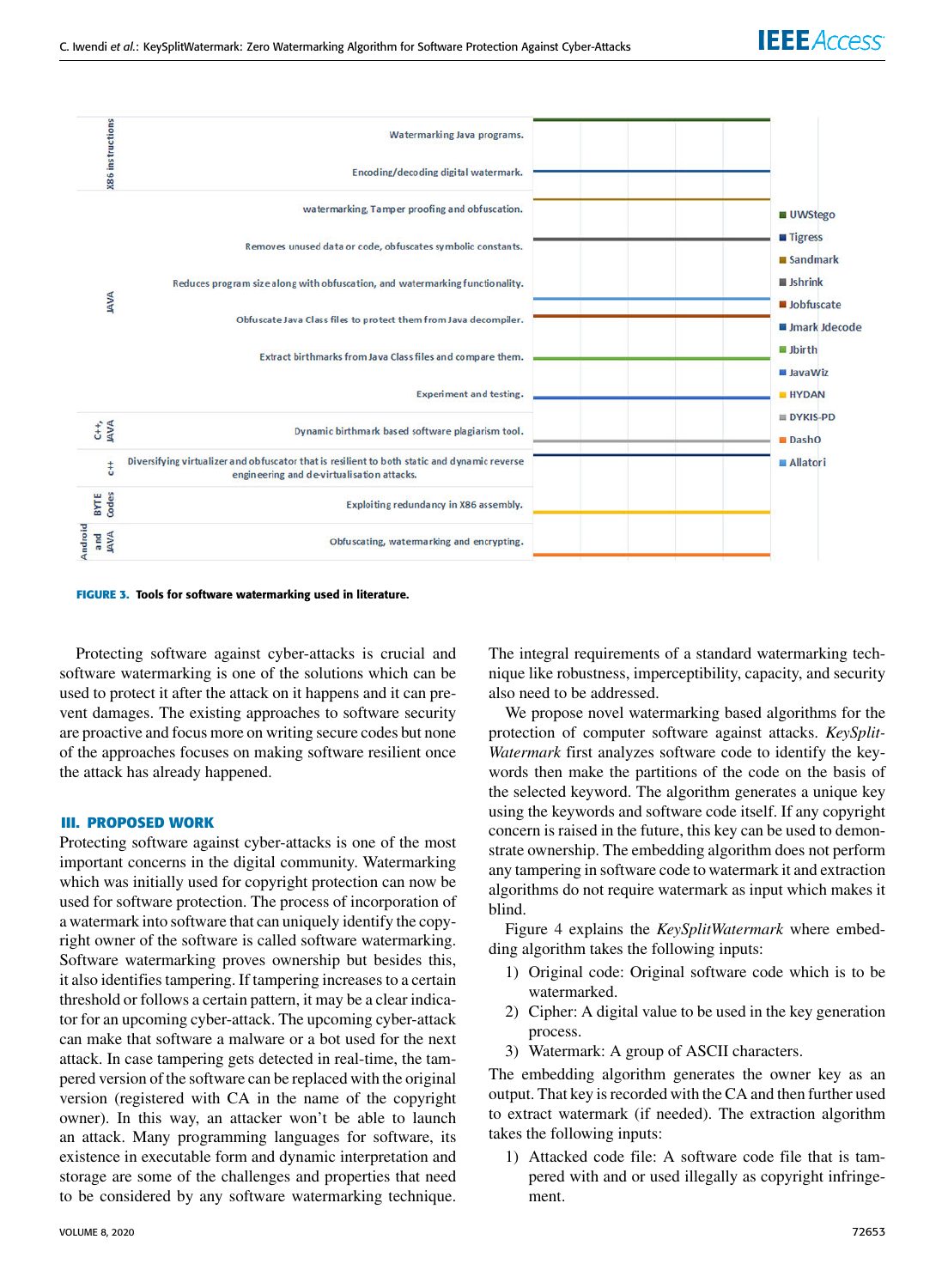

**FIGURE 4.** Block diagram of proposed approach.

2) Owner key: It is acquired from the certification authority to identify the original owner.

A trusted Certificate Authority (CA) is a requirement for this algorithm that registers the contents in the name of the copyright owner. Whenever an attack is suspected, this trusted third party performs watermark extraction and in case tampering is detected, it provides the original software code for restoration. The tampered code gets replaced with original code making the attacker's actions null and void. The watermarking algorithm is made up of two constituents; watermark embedding and watermark extraction. Watermark embedding is performed by the original owner of the software and extraction is done later by a trusted third party.

The extraction algorithm takes two inputs: 1) attacked code and 2) owner key, and then extracts the watermark. This watermark later proves the identity of the original owner and then to restore the original code.

## A. EMBEDDING ALGORITHM

The embedding algorithm inserts the watermark in the software code/program and generates an owner key utilizing keywords of the programming language in the program. The detailed watermark embedding algorithm is stated as follows:

In this algorithm, software code is first preprocessed to identify the most occurring ten characters and the most occurring five keywords. It is then partitioned based on the user-selected keyword. After that, the maximum occurring alphabetical character is identified from each partition to populate the MOC list. This MOC list is used to create the owner key based on the given watermark. Each letter of the watermark is compared with each letter in the MOC list if it is matched then the key is populated with digit 0 (indicating direct method) and partition number (PN). If the letter of the watermark is not found in the MOC list then it is populated by using shift ciphering method (SC), but first with digit 1 indicating indicates indirect method. The keyword is then combined with the key to generating the owner key (OK). The original watermark (W) and owner key (OK) are registered

# **Algorithm 1** Working of Embedding Algorithm  $(z_{26})$ Represents the 26 Alphabets (a-Z)

- **<sup>1</sup>** Input C
- **<sup>2</sup>** Preprocess C
- **<sup>3</sup>** Count occurrences of all characters
- **<sup>4</sup>** Count occurrences of all keywords
- **<sup>5</sup>** Display top 10 character list and input W
- **<sup>6</sup>** Display top 5 keywords and input KW
- **<sup>7</sup>** Partition C based on KW
- **<sup>8</sup>** Identifying MOC from each partition and populate MOC list
- **<sup>9</sup>** For each letter of W, repeat step 10
- **10 if**  $w_i \in MOC$  **then**
- **<sup>11</sup>** key[i]=0;
- 12 where  $j=1,2,...$  where  $j=1,2,...$  where  $k=1$
- **13 else if**  $w_j \notin MOC$  **then**
- **14** key[**i**]=0; where **j**=1,2,... wl
- **<sup>15</sup>** keyi+1=PN(MOC)
- **<sup>16</sup> else**
- 17 key $[1+1] = (w_i + k)Mod26$
- 18 where k is in  $z_{26}$
- **<sup>19</sup>** OK = concatenate (KW, Key)

**<sup>20</sup>** Output OK

| W              | Watermark                              | KW Keyword                 |
|----------------|----------------------------------------|----------------------------|
|                | SC Shift Cipher                        | OK Owner Key               |
| $\overline{C}$ | Software source code                   | <i>PN</i> Partition number |
|                | <b>MOC</b> Maximum Occurring Character |                            |

with a certification authority with original code, date and time. This code would be used to replace the tampered code at a later stage if the need arises.

## B. EXTRACTION ALGORITHM

The extraction algorithm extracts the watermark from the software code when needed. It uses the watermark key previously generated by the embedding algorithm as input and extracts watermark from the attacked software code. This algorithm is kept with the trusted third party i.e. Certification Authority.

The extraction algorithm is as follows:

In this algorithm, the attacked code  $(C_a)$  is partitioned using the keyword (KW) obtained from the owner key (OK). After this, the maximum occurring character (MOC) from each partition is identified and the MOC list is populated. The contents of the watermark key (WK) are later used to attain watermark from the source code. The extracted watermark can then be matched with the original watermark previously registered with CA to prove ownership by using any pattern matching metric (e.g. similarity index). In case matching increases a user-defined threshold or in case a certain tampering pattern is found, the original software code replaces the tampered code.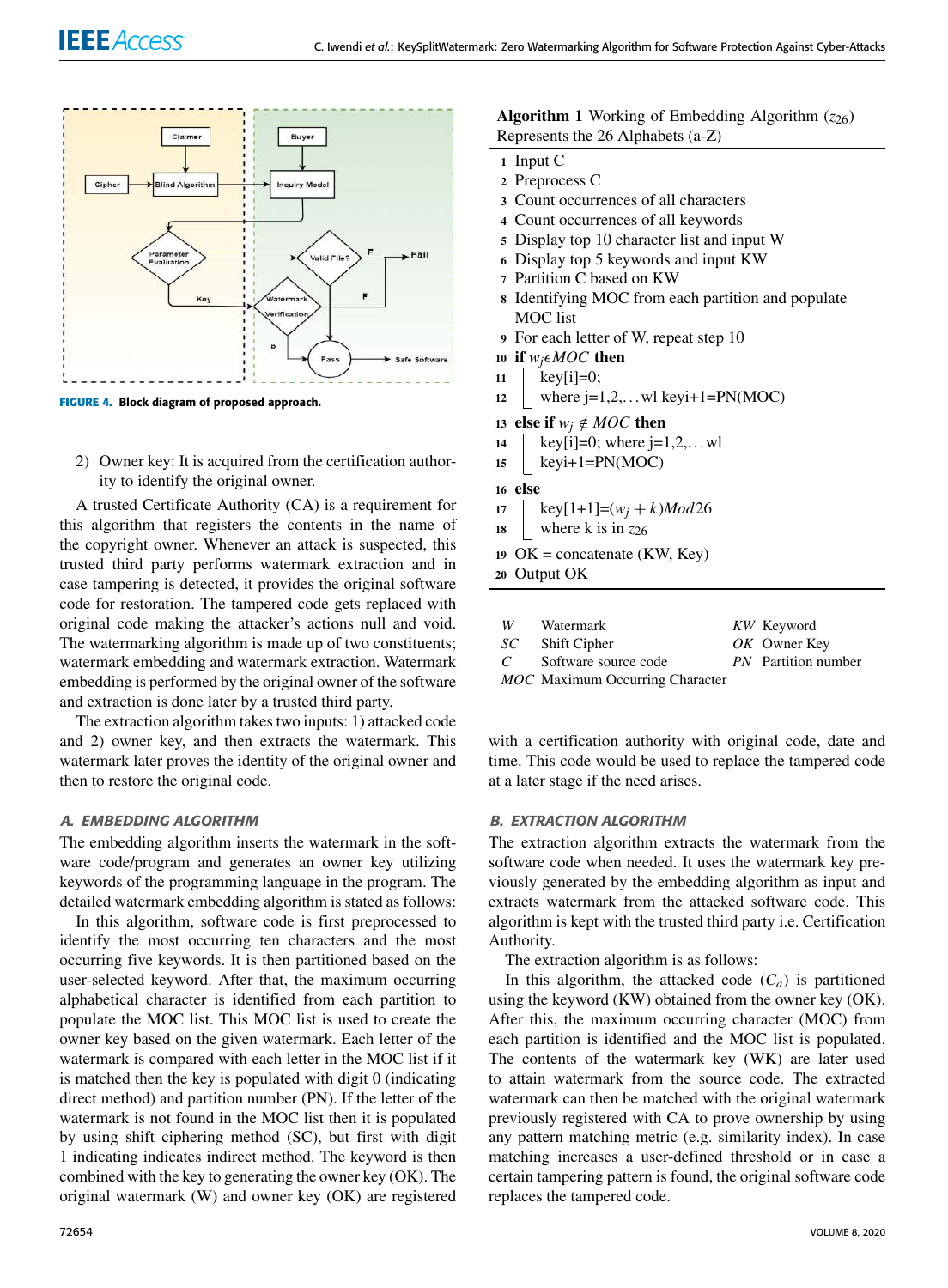|  |  | Algorithm 2 Working of Extraction Algorithm |  |
|--|--|---------------------------------------------|--|
|--|--|---------------------------------------------|--|

**<sup>1</sup>** Input *C<sup>a</sup>* Preprocess *C<sup>a</sup>* Partition C based on KW (Obtained from OK) Identify MOC from each partition and make MOC list  $L_1$  = length (KW), keyindex =  $L_1 + 1$ ,  $L_2$ =length(W) **while** *keyindex*  $\lt L_2$  **do if**  $OKi^{++} = 0$  **then**   $\vert W_e(I) = \text{MOC (PN)}$ **<sup>9</sup> else**  $W_e(I) = \text{ReverseSC}$  Increment I Output *W<sup>e</sup>*

|   | $C_a$ Attacked code                    | KW Keyword               |
|---|----------------------------------------|--------------------------|
| W | Watermark                              | $W_e$ Extracted Watermak |
|   | $OK$ Owner Key                         | SC Shift Cipher          |
|   | <b>MOC</b> Maximum Occurring Character |                          |

# **IV. EXPERIMENTAL RESULTS**

To evaluate the performance of the proposed *KeySplitWatermark*, we used three different samples of software source codes and we name these as S1, S2, and S3. These samples are obtained from three independent sources of code written in the  $C++$  programming language, a bus reservation system [39], a hospital management system [40] and a student information system [41]. These code samples include classes, public member functions, iteration, and decision structures. The *KeySplitWatermark* does not dependent on any specific programming language and can be executed in the same way on codes written in other programming languages.

Two different watermark samples (WM1 and WM2) are used of 370 and 592 characters respectively. Details about three software code samples (S1, S2, and S3) and two watermark samples (WM1 and WM2) obtained from [42] and [43] are mentioned in Table 6. The chosen samples vary in several lines of words, lines of code (LOCs) and several special characters.

Possible attacks on software source code are termed as tampering which means random insertion and deletion of words and lines; to and from the software source code. In code obfuscation attacks, software codes are modified to serve the desired purpose whether it be a malicious activity or copyright violation or any other. Tampering can be made at a single location in code to make it do something different which is termed as localized tampering or it is done at multiple different points in code which is named as dispersed tampering. The location and volume of tampering in software code cannot be anticipated in advance by software owner as he/she may not know the intention of the attacker. Generally, attackers make combined insertion and deletion attack to insert their piece of malicious code. Therefore, the *KeySplit-Watermark* is evaluated against such type of attacks.



**FIGURE 5.** Accuracy of the retrieved watermark samples with both watermarks.

The original code samples S1, S2 and S3 are given to three different individuals (software programmers) to perform tampering attacks independently. Three attack samples of each sample are obtained. Details of attacked code samples can be seen in Tables 2, 3 and 4. Table 2 shows that for S1, attackers reduced lines of code and number of words significantly in first and third attacked samples (S1A1 and S1A3).

Code sample S2 is also attacked significantly which resulted in the reduction of lines of codes (LOCs) for all three attack samples, particularly in the first sample (S2A1) more than 80 lines of codes are removed and up to 500 characters are removed (Table 3).

Table 4 shows the attack impact on code sample 3 where more than 90 lines of codes got reduced for attacked sample 3 (S3A3) representing significant modification on the original code sample.

We conduct experiments to assess the performance of the *KeySplitWatermark* on all the attacked samples. The extracted watermarks are compared with the original watermarks generated by the embedding algorithm using original code samples.

First, we evaluate the performance of the *KeySplitWatermark* on code sample 1 (S1) using both watermarks WM1 and WM2 on all three attacked code samples (S1A1, S1A2, and S1A3). Figure 5 shows the accuracy of the retrieved watermark samples with both watermarks. It can be observed that watermark accuracy is more than 76% on both watermarks for all samples and above 81% on average. This is considered sufficient to identify the original copyright owner of the software code. Once the original copyright owner gets identified, the original software code replaces tampered code and cancels the attacker's efforts of either performing attack on a user's system or making it perform the network-based attack. Hence, the performance/functionality of software remains unaltered and exploit codes make no use for attackers shown in Figure 5.

Next, a similar experiment is performed for sample 2 (S2). Figure 6 shows the accuracy of the obtained watermark on attacked samples (S2A1, S2A2, and S2A3).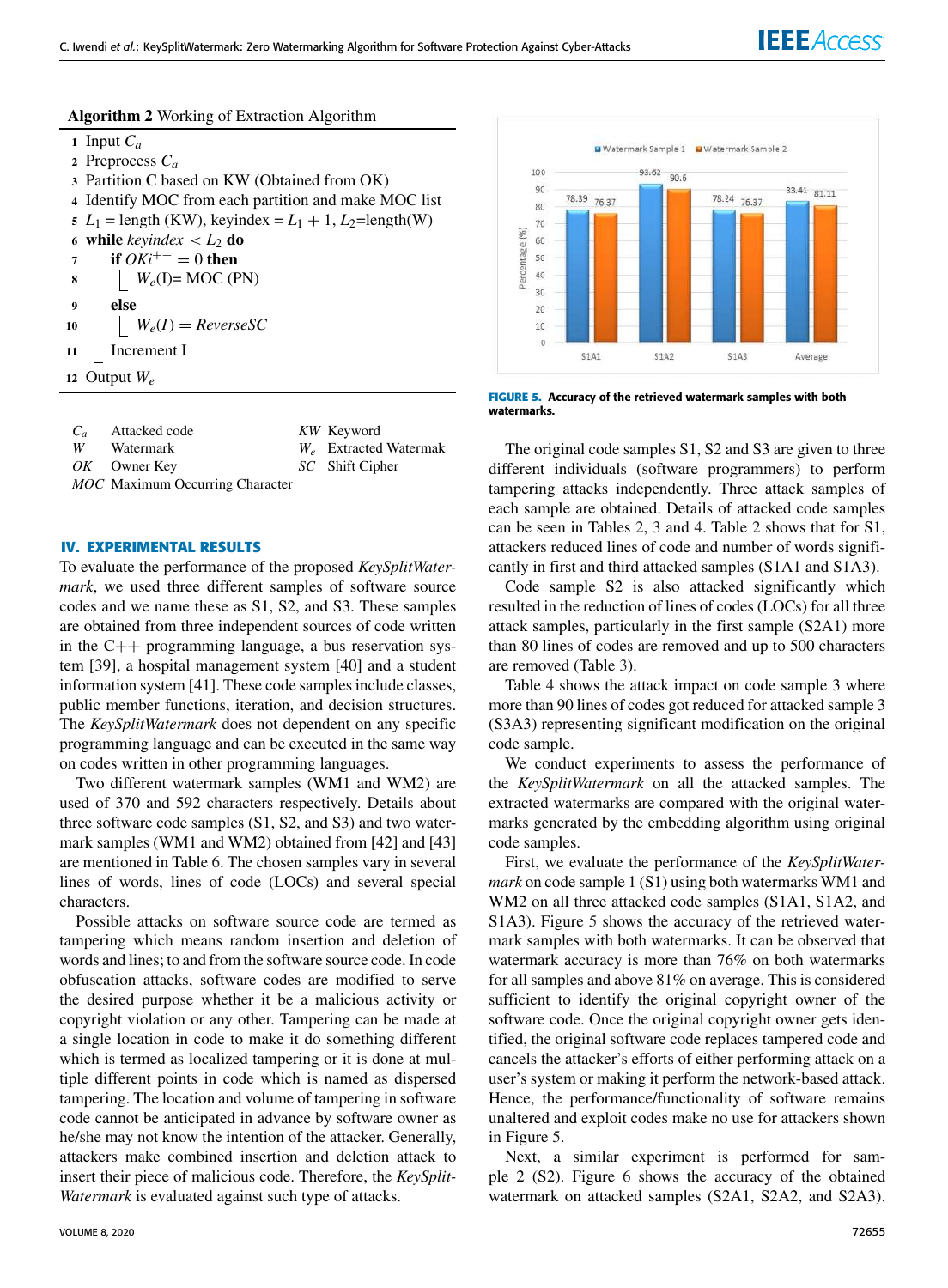#### **TABLE 1.** Detail of original code files and watermark samples.

| Sample                 | <b>Total lines of code</b> | <b>Total words</b> | <b>Total alphabets</b> | <b>Total special characters</b> | <b>Total character</b> | <b>Total keywords</b> | <b>Total digits</b>      |
|------------------------|----------------------------|--------------------|------------------------|---------------------------------|------------------------|-----------------------|--------------------------|
| ÐЦ                     | 404                        | 365                | 1721                   | 993                             | 2791                   |                       | $\overline{\phantom{m}}$ |
| $\mathbf{C}$<br>D4     | 587                        | 1059               | 4178                   | 1016                            | 527                    | --                    | $\overline{\phantom{a}}$ |
| C <sub>2</sub><br>. JJ | 335                        | 459                | 732                    | 725                             | 2497                   |                       | -40                      |
| WM1                    |                            | 67                 | 361                    |                                 | 370                    |                       |                          |
| WM2                    |                            | 14                 | 563                    |                                 | 592                    |                       |                          |

#### **TABLE 2.** Details of three attacked samples (S1A1, S1A2, AND S1A3) obtained after attack on original code sample S1.

| <b>Attributes</b>               | Original sample $1(S1)$ | Attacked sample 1 (S1A1) | Attacked sample 2 (S1A2) | Attacked sample 3 (S1A3) |
|---------------------------------|-------------------------|--------------------------|--------------------------|--------------------------|
| Total lines of code             | 404                     | 310                      | 344                      | 358                      |
| <b>Total words</b>              | 365                     | 290                      | 364                      | 331                      |
| <b>Total Alphabets</b>          | 1721                    | 1443                     | 1804                     | 1626                     |
| <b>Total special characters</b> | 993                     | 794                      | 993                      | 892                      |
| <b>Total characters</b>         | 2791                    | 2297                     | 2874                     | 2586                     |
| <b>Total Digits</b>             |                         | -60                      |                          | 68                       |

**TABLE 3.** Details of three attacked samples (S2A1, S2A2, AND S2A3) obtained after attack on original code sample S2.

| <b>Attributes</b>               | <b>Original Sample 3 (S3)</b> | Attacked sample 1 (S3A1) | Attacked sample 2 (S3A2) | Attacked sample 3 (S3A3) |
|---------------------------------|-------------------------------|--------------------------|--------------------------|--------------------------|
| <b>Total lines of code</b>      | 335                           | 292                      | 246                      | 238                      |
| <b>Total words</b>              | 459                           | 453                      | 486                      | 279                      |
| <b>Total alphabets</b>          | 1732                          | 1691                     | 1759                     | 1069                     |
| <b>Total special characters</b> | 725                           | 725                      | 735                      | 433                      |
| <b>Total Characters</b>         | 2497                          | 2456                     | 2532                     | 530                      |
| <b>Total digits</b>             | 40                            | 40                       | 38                       | 28                       |

#### **TABLE 4.** Details of three attacked samples (S3A1, S3A2, AND S3A3) obtained after attack on original code sample S3.

| <b>Attributes</b>               | <b>Original Sample 2 (S2)</b> | Attacked sample 1 (S2A1) | Attacked sample 2 (S2A2) | Attacked sample 3 (S2A3) |
|---------------------------------|-------------------------------|--------------------------|--------------------------|--------------------------|
| <b>Total lines of code</b>      | 587                           | 499                      | 527                      | 501                      |
| <b>Total words</b>              | 1059                          | 928                      | 924                      | 903                      |
| <b>Total alphabets</b>          | 4178                          | 3639                     | 3634                     | 3588                     |
| <b>Total special characters</b> | 1016                          | 903                      | 925                      | 853                      |
| <b>Total characters</b>         | 5271                          | 4612                     | 4624                     | 4507                     |
| <b>Total digits</b>             |                               | 70                       | 65                       | -67                      |

**TABLE 5.** Comparative table of the State-of-art-work. Ke GT- Graph Theoretic, PB - Path/branch, MM - Mathematical Model, EB - Encoded Binary.

| <b>Authors</b>             | <b>Techniques</b> | Approach  | <b>Key findings</b>                                          | <b>Limitations</b>      |
|----------------------------|-------------------|-----------|--------------------------------------------------------------|-------------------------|
| Mpanti et al. [39]         | Subtractive       | <b>GT</b> | Reducible permutation flow-graphs                            | Constraints of bytecode |
| Chen et al. [40]           | <b>Distortive</b> | GT.       | Improved the low efficiency of PPCT dynamic graph encoding   | Constraints of bytecode |
| <b>Z.</b> Chen et al. [41] | Distortive        | PB.       | Construct a hidden execution path                            | Varying Path Length     |
| Nazir et al. [42]          | Subtractive       | <b>MM</b> | Mathematical approach to deal with vagueness and uncertainty | Static approach         |
| Chen et al. $[43]$         | Distortive        | PB.       | Neural network for temper detection                          | Varying Path Length     |
| Wang et al. [44]           | Distortive        | EB.       | Exception handling based of dynamic software                 | Complexity              |

Average watermark accuracy is above 70% using both watermarks. S2A1 is a significantly attacked sample. Accuracy of extracted watermarks on this sample is 76.11% and 71.58% for WM1 and WM2 respectively which shows the robustness of *KeySplitWatermark*.

Then, we test our *KeySplitWatermark*s on the third code sample (S3). Figure 7 shows the accuracy of the obtained watermark on attacked samples (S3A1, S3A2, and S3A3). The average watermark accuracy for both watermarks remained greater than 90%. S3A3 sample is obtained after massive tampering (reduction in 90 LoCs) but we are still able to achieve 81.16 and 79.75% accuracy on that sample.

Experimental results show that the algorithm poses good resistance against tampering attacks of different types and volume as even in the worst case (S2A1) 69.56% watermark is successfully retrieved which is sufficient to identify the original software owner. The results prove that the proposed

system is robust, practical and secure against random tampering attacks on all nine samples. Watermarks survived combined insertion and deletion attack which are both localized and dispersed. It provides better security since the attacker won't be aware of the existence of such an anti-malware system. Also, the algorithm has linear complexity which makes it computationally efficient and obtains better accuracy. Getting user input with a watermark to produce key in embedding algorithm makes it more robust as there are least chances of having the same key for two different software codes even with the same watermark.

Using Zero-watermarking of static software code and particularly to prevent against cyber-attack is a novel idea and no such zero software watermarking algorithms are available to make a comparison of our proposed approach. However, it is hereby claimed that none of the previous static software watermarking gives above 80% watermark accuracy on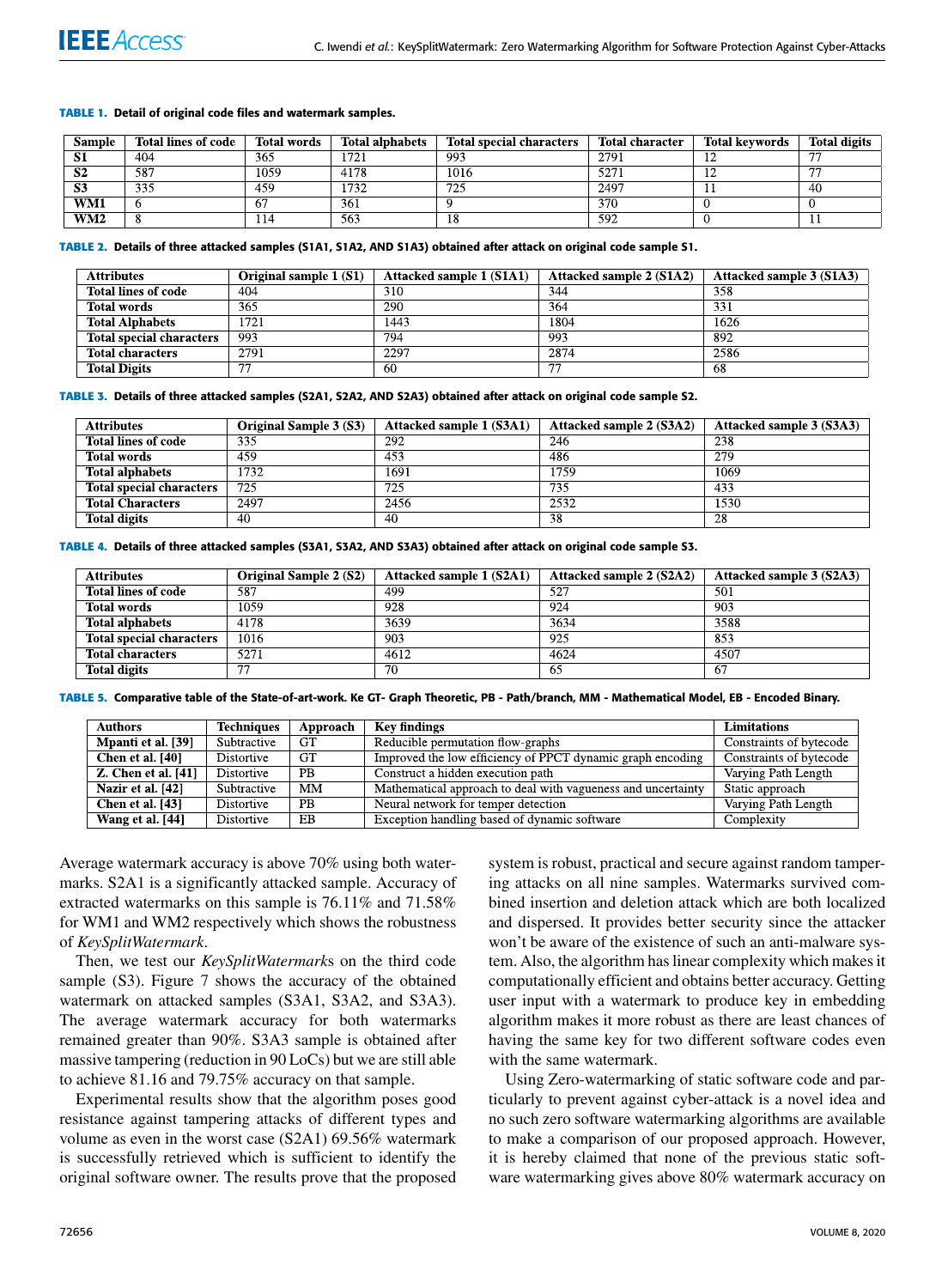

**FIGURE 6.** Accuracy of obtained watermark samples on three attacked samples (S2A1, S2A2, and S2A3) obtained after the attack on original code sample S2.



**FIGURE 7.** Accuracy of obtained watermark samples on three attacked samples (S3A1, S3A2 and S3A3) obtained after attack on original code sample S3.

average and to our best knowledge, watermarking has not been used as a way to prevent cyber-attacks in past.

The *KeySplitWatermark* can be applied to protect software source codes written in any programming language and of finite length against attacks. The proposed approach can be deployed as an anti-malware system and can make the attacker's efforts null and void. Also, we can detect and observe the tampered part of code to identify attackers' intentions.

# **V. COMPARATIVE ANALYSIS**

This section compares the performance of the *KeySplitWatermark* with the most recent relevant work on software watermarking Experiments are carried out on this two programs: CompressDemo and CryptoEncryption used in previous research work by [40], to facilitate comparison and used watermarks for 128, 256, 512, and 1024-bit random binary sequences. The experimental setup is kept the same as in [40] and the experiments are conducted in a system environment with Intel Core I5 CPU, 4GB of RAM, and Windows 10 operating system.



**FIGURE 8.** Execution time of KeySplitWatermark as compared with [40] for CompressDemo program for 1.23, and 7.26 MB of data with varied size watermarks.

To evaluate the watermarked program execution time objectively, two different inputs are selected for each program. To reduce the interference of the operating system, memory, and other environments on program execution time, we run the programs 20 times with each input and calculated the average time. The comparative results of experiments performed on the CompressDemo program with 1.23 MB files as input and varied sizes of watermarks are given in Table 6. The *KeySplitWatermark* is zero watermarking algorithm, hence it does not utilize exceptions, so no binary encoding for exceptions is needed. With our algorithm, there is no increase in file size and execution time.

The comparative results of experiments performed on CryptoEncryption program with 31KB file as input and varied size of watermarks are given in table 2. The reduction in execution time can be observed in *KeySplitWatermark* due to zero watermarking approach and no additional computation needed for exception handling.

The reduction in execution time of the watermarked CryptoEncryption and CompressDemo for [40] and for *KeySplitWatermark* with different input sizes are shown in Figures 8 and 9, respectively. Figure 8 shows the reduction in execution time (ms) for input files of size 1.23 MB and 7.26 MB for the *KeySplitWatermark* as compared with [40] after the watermarks of 128, 256, 512 and 1024 bits are embedded in CompressDemo program. The *KeySplitWatermark* has reduced execution time with both input files even when watermark size is 1024 bits.

Figure 9 shows the reduction in execution time (ms) for input files of size 3 and 48 KB for *KeySplitWatermark* as compared with [40] after the watermarks of 128, 256, 512 and 1024 bits are embedded in CryptoEncryption program. The *KeySplitWatermark* reduce the execution time with both input files for watermarks of varied sizes.

The execution time of the *KeySplitWatermark* is not dependent on watermark length. As the input size increases, the watermarked program execution time increases too but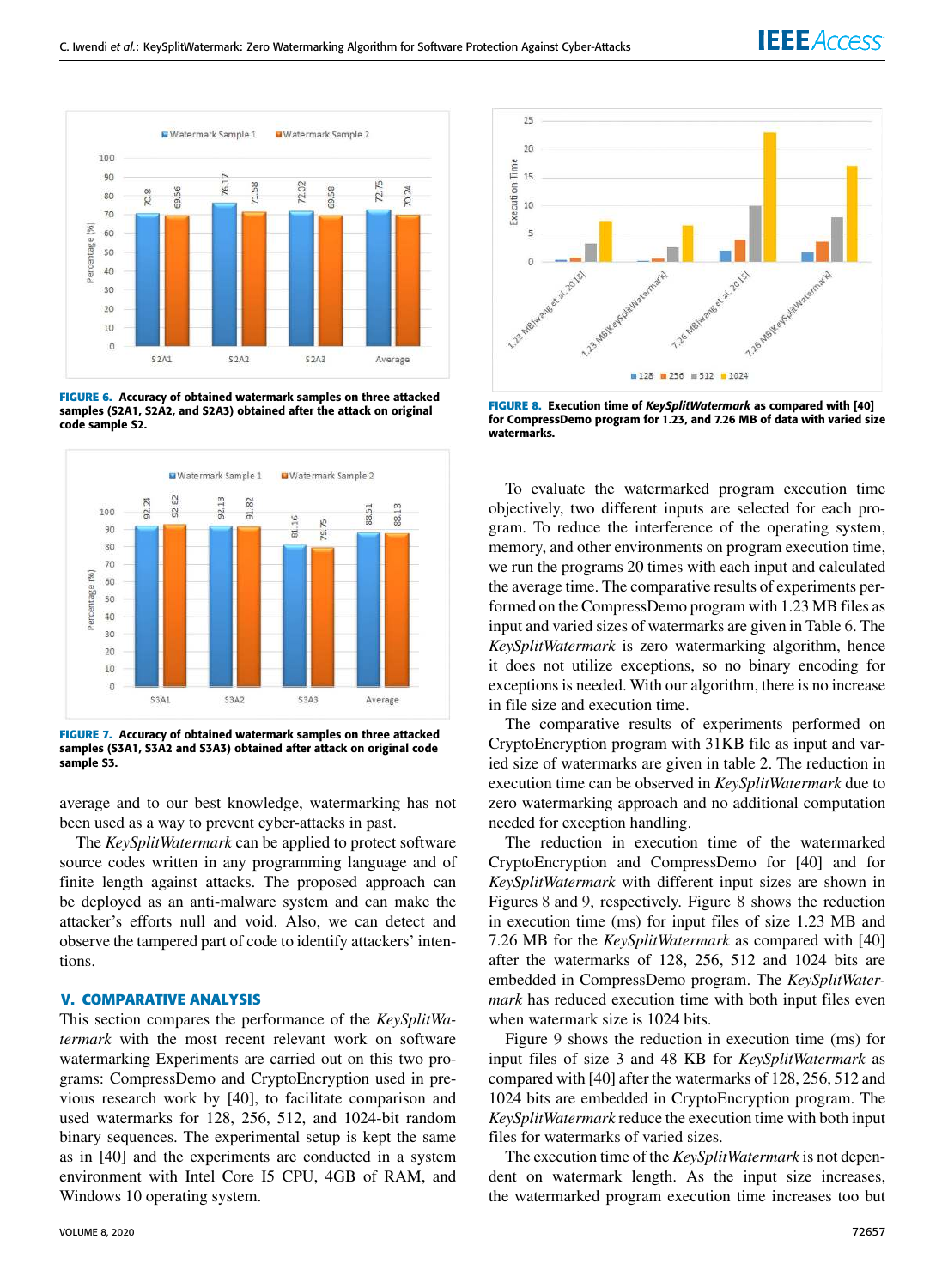#### **TABLE 6.** Comparative results for increase in the size of the watermarked code and in execution time for CompressDemo with 1.23 MB file.

| Watermark length | Increase in program | Increase in program size | <b>Execution time</b> | <b>Execution time (ms)</b> |
|------------------|---------------------|--------------------------|-----------------------|----------------------------|
| (bits)           | size (KB) [40]      | KeySplitWatermark        | $(ms)$ [40]           | KeySplitWatermark          |
| 128              |                     |                          | 0.36                  | 0.28                       |
| 256              |                     |                          | 0.90                  | 0.75                       |
| 512              | 67                  |                          | 3.25                  | 2.78                       |
| 1024             | 130                 |                          | 7.30                  | 6.54                       |

**TABLE 7.** Comparative results for increase in the size of the watermarked code and in execution time for CrptoEncryption with 31KB file.

| Watermark length | Increase in program | Increase in program size | <b>Execution time</b> | <b>Execution time (ms)</b> |
|------------------|---------------------|--------------------------|-----------------------|----------------------------|
| (bits)           | size (KB) [40]      | KeySplitWatermark        | $(ms)$ [40]           | KeySplitWatermark          |
| 128              | 18                  |                          |                       | 18                         |
| 256              | 34                  |                          | 40                    | 32                         |
| 512              | 67                  |                          | 45                    | 39                         |
| 1024             | 130                 |                          | 123                   | 105                        |



**FIGURE 9.** Execution time of KeySplitWatermark as compared with [40] for CryptoEncryption program for with different inputs and varied size watermarks.

that is a natural increase with no overhead of exception handling as in [40]. The algorithm proposed by Wang *et al.* [40] shows degraded performance on programs with a large number of loops, since if the watermarks are embedded in these loops, large quantities of exception handling get executed, resulting in a significant increase in program execution time. In *KeySplitWatermark*, an increase in the number of loops does not make any effect on program execution time even with large inputs.

To further evaluate the robustness of the *KeySplitWatermark*, we use attack tools ASProtect, Upx, and Aspack to attack the watermarked program and verify the correctness of the extracted watermark. The experimental results are shown in Table 8. The watermark can be extracted correctly after attacks of encryption, shelling, and compression of the watermarked programs. The original semantics of the program are still maintained, although different attacks are conducted.

The existing watermarking algorithms for static as well as dynamic watermarking embed watermark in program files which increase file size and execution time. In our proposed method, we make no changes in program file, rather gen**TABLE 8.** Attacks and results.

| <b>Tool</b>      | Attack Mode                  | Extraction [40] | <b>Extraction</b><br>KeySplitWatermark |
|------------------|------------------------------|-----------------|----------------------------------------|
| <b>ASProtect</b> | Encrypts<br>program          | 100%            | 100%                                   |
| <b>Upx</b>       | Conducts code<br>compression | 100%            | 100%                                   |
| <b>Aspack</b>    | Used to shell the<br>program | 100%            | 100%                                   |

erate key using the structure of file thus make no increase in program size. The *KeySplitWatermark* also extracts 100% watermark since the compression, encryption and shelling does not change program code. Wang *et al.* [40] also extracted 100% watermark but at the cost of increased execution time and increased file size. In our proposed approach, even if program code gets tampered and 80% watermark sequence gets extracted, it would be sufficient to claim copyright ownership. In *KeySplitWatermark*, where watermarking embedding is done once only and extraction is done only if any copyright issues arises. There is no need to increase program size and enhance execution time of program for watermark embedding.

#### **VI. CONCLUSION**

In this work, we proposed *KeySplitWatermark*, a novel zero watermarking approach to protect software code against cyber-attacks. The algorithm is blind and adds watermark logically into the code using the inherent properties of code and provides a robust solution. The source code and the user-provided watermark are used to produce a personalized key that gets registered with the Certification Authority (CA) and is used later by the extraction algorithm to identify the original owner and to restore the original software code. Our *KeySplitWatermark* logically embeds watermark, the presence of watermark is known by the original owner and CA only. It is not possible to destroy the watermark without altering the code significantly and if any change occurs in code, the original code gets restored. The performance of the algorithm was evaluated for tampering attacks made on three different code samples and the results prove that the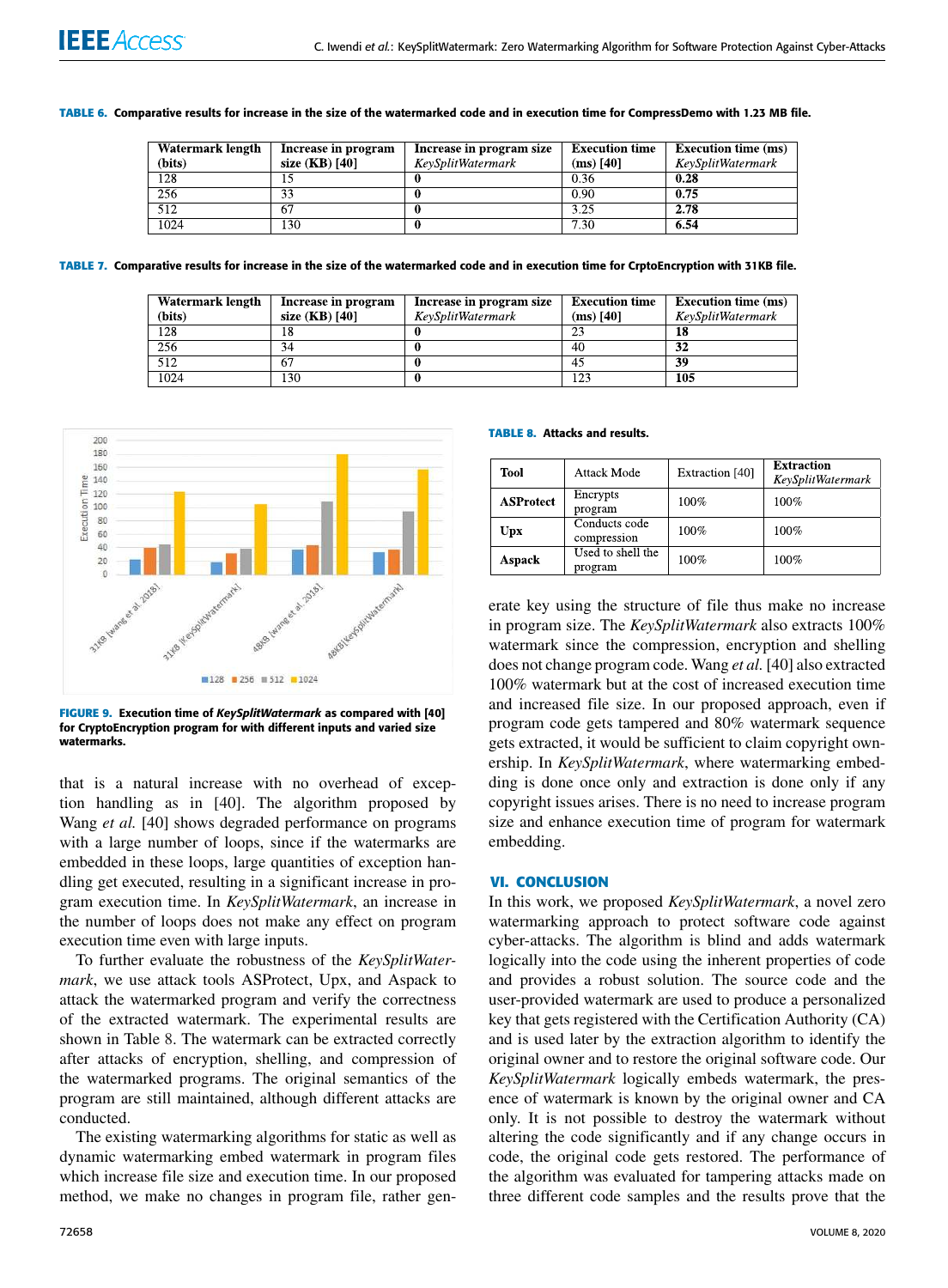*KeySplitWatermark* is robust, secure and efficient with minimal computational requirements. We also compared the proposed algorithm with the relevant work and it outperformed in terms of execution time, capacity and size. In this work, we have used two watermarks and limited samples written in two programming languages. In the future, this work can be extended and evaluated for application-specific software codes written in other programming languages with different set and number of keywords.

#### **REFERENCES**

- [1] A. R. Javed, M. O. Beg, M. Asim, T. Baker, and A. H. Al-Bayatti, ''AlphaLogger: Detecting motion-based side-channel attack using smartphone keystrokes,'' *J. Ambient Intell. Humanized Comput.*, pp. 1–14, Feb. 2020.
- [2] A. K. Abdulrahman and S. Ozturk, ''A novel hybrid DCT and DWT based robust watermarking algorithm for color images,'' *Multimedia Tools Appl.*, vol. 78, no. 12, pp. 17027–17049, Jun. 2019.
- [3] W. Hu, R.-G. Zhou, J. Luo, and B. Liu, ''LSBs-based quantum color images watermarking algorithm in edge region,'' *Quantum Inf. Process.*, vol. 18, no. 1, p. 16, Jan. 2019.
- [4] Z. Jalil and A. M. Mirza, ''An invisible text watermarking algorithm using image watermark,'' in *Innovations in Computing Sciences and Software Engineering*. Dordrecht, The Netherlands: Springer, 2010, pp. 147–152.
- [5] N. Davis, ''Secure software development life cycle processes: A technology scouting report,'' Carnegie-Mellon Univ., Pittsburgh, PA, USA, Tech. Rep. ADA447047, 2005.
- [6] M. E. Kumar, G. T. Reddy, K. Sudheer, M. Reddy, R. Kaluri, D. S. Rajput, and K. Lakshmanna, ''Vehicle theft identification and intimation using gsm & iot,'' in *Proc. Mater. Sci. Eng. Conf.*, vol. 4, 2017, Art. no. 042062.
- [7] G. T. Reddy, R. Kaluri, P. K. Reddy, K. Lakshmanna, S. Koppu, and D. S. Rajput, ''A novel approach for home surveillance system using IoT adaptive security,'' in *Proc. Int. Conf. Sustain. Comput. Sci., Technol. Manage. (SUSCOM)*, vol. 3. Rajasthan, India: Amity Univ. Rajasthan, Feb. 2019, pp. 1616–1625, doi: 10.2139/ssrn.3356525.
- [8] G. T. Reddy, K. Sudheer, K. Rajesh, and K. Lakshmanna, ''Employing data mining on highly secured private clouds for implementing a securityasa-service framework,'' *J. Theor. Appl. Inf. Technol.*, vol. 59, no. 2, pp. 317–326, 2014.
- [9] R. Raghavan, J. K. Singh, T. G. Reddy, K. Sudheer, P. Venkatesh, and S. O. Olabiyisi, ''A case study: Home environment monitoring system using Internet of Things,'' *Int. J. Mech. Eng. Technol.*, vol. 8, no. 11, pp. 173–180, 2017.
- [10] J. Epstein, S. Matsumoto, and G. McGraw, "Software security and SOA: Danger, will robinson!''*IEEE Secur. Privacy Mag.*, vol. 4, no. 1, pp. 80–83, Jan. 2006.
- [11] A. Al-Ghamdi, ''A survey on software security testing techniques,'' *Int. J. Comput. Sci. Telecommun.*, vol. 4, pp. 14–18, Apr. 2013.
- [12] G. S. Leite and A. B. Albuquerque, "The importance of safe coding practices and possible impacts on the lack of their application,'' in *Proc. Comput. Sci. On-line Conf.* Cham, Switzerland: Springer, 2019, pp. 214–224.
- [13] R. I. Davidson and N. Myhrvold, "Method and system for generating and auditing a signature for a computer program,'' U.S. Patent 5 559 884, Sep. 24, 1996.
- [14] G. Myles, C. Collberg, Z. Heidepriem, and A. Navabi, "The evaluation of two software watermarking algorithms,'' *Softw., Pract. Exper.*, vol. 35, no. 10, pp. 923–938, Aug. 2005.
- [15] D. Gong, F. Liu, B. Lu, P. Wang, and L. Ding, ''Hiding informationin in java class file,'' in *Proc. Int. Symp. Comput. Sci. Comput. Technol.*, vol. 2, 2008, pp. 160–164.
- [16] G. Qu and K. Potkonjak, "Analysis of watermarking techniques for graph coloring problem,'' in *Proc. IEEE/ACM Int. Conf. Comput.-Aided Design. Dig. Tech. Papers*, Nov. 1998, pp. 190–193.
- [17] G. Myles and C. Collberg, "Software watermarking through register allocation: Implementation, analysis, and attacks,'' in *Proc. Int. Conf. Inf. Secur. Cryptol.* Berlin, Germany: Springer, 2003, pp. 274–293.
- [18] W. Zhu and C. Thomborson, "Algorithms to watermark software through register allocation,'' in *Proc. Int. Conf. Digit. Rights Manage.* Berlin, Germany: Springer, 2005, pp. 180–191.
	-
- [19] I. J. Cox, J. Kilian, T. Leighton, and T. Shamoon, "A secure, robust watermark for multimedia,'' in *Proc. Int. Workshop Inf. Hiding*. Berlin, Germany: Springer, 1996, pp. 185–206.
	- [20] J. P. Stern, G. Hachez, F. Koeune, and J.-J. Quisquater, ''Robust object watermarking: Application to code,'' in *Proc. Int. Workshop Inf. Hiding*. Berlin, Germany: Springer, 1999, pp. 368–378.
	- [21] C. Collberg, C. Thomborson, and D. Low, "Manufacturing cheap, resilient, and stealthy opaque constructs,'' in *Proc. 25th ACM SIGPLAN-SIGACT Symp. Princ. Program. Lang. (POPL)*, 1998, pp. 184–196.
	- [22] G. Arboit, "A method for watermarking java programs via opaque predicates,'' in *Proc. 5th Int. Conf. Electron. Commerce Res. (ICECR)*, 2002, pp. 102–110.
	- [23] G. Myles and C. Collberg, "Software watermarking via opaque predicates: Implementation, analysis, and attacks,'' *Electron. Commerce Res.*, vol. 6, no. 2, pp. 155–171, Apr. 2006.
	- [24] P. Cousot and R. Cousot, ''An abstract interpretation-based framework for software watermarking,'' *ACM SIGPLAN Notices*, vol. 39, no. 1, pp. 173–185, Jan. 2004.
	- [25] M. Dalla Preda and M. Pasqua, "Software watermarking: A semanticsbased approach,'' *Electron. Notes Theor. Comput. Sci.*, vol. 331, pp. 71–85, Mar. 2017.
	- [26] C. Collberg, E. Carter, S. Debray, A. Huntwork, J. Kececioglu, C. Linn, and M. Stepp, ''Dynamic path-based software watermarking,'' in *Proc. ACM SIGPLAN Conf. Program. Lang. design Implement.*, 2004, pp. 107–118.
	- [27] C. Collberg and C. Thomborson, ''Software watermarking: Models and dynamic embeddings,'' in *Proc. 26th ACM SIGPLAN-SIGACT Symp. Princ. Program. Lang. (POPL)*, 1999, pp. 311–324.
	- [28] C. S. Collberg and C. Thomborson, "Watermarking, tamper-proofing, and obfuscation–tools for software protection,'' *IEEE Trans. Softw. Eng.*, vol. 28, no. 8, pp. 735–746, Aug. 2002.
	- [29] K. Holmes, "Computer software protection," U.S. Patent 5 287 407, Feb. 15, 1994.
	- [30] P. R. Samson, "Apparatus and method for serializing and validating copies of computer software,'' U.S. Patent 5 287 408, Feb. 15, 1994.
	- [31] J. Hamilton and S. Danicic, "A survey of static software watermarking,'' in *Proc. World Congr. Internet Secur. (WorldCIS)*, Feb. 2011, pp. 100–107.
	- [32] B. B. Madan, M. Banik, and D. Bein, "Securing unmanned autonomous systems from cyber threats,'' *J. Defense Model. Simul., Appl., Methodol., Technol.*, vol. 16, no. 2, pp. 119–136, Apr. 2019.
	- [33] A. Dey, S. Bhattacharya, and N. Chaki, ''Software watermarking: Progress and challenges,'' *INAE Lett.*, vol. 4, no. 1, pp. 65–75, Mar. 2019.
	- [34] S. Guang, F. Xiaoping, F. Sha, S. Yingjie, and L. Huifang, ''Software watermarking in the cloud: Analysis and rigorous theoretic treatment,'' *J. Softw. Eng.*, vol. 9, no. 2, pp. 410–418, Feb. 2015.
	- [35] H. Ma, K. Lu, X. Ma, H. Zhang, C. Jia, and D. Gao, "Software watermarking using return-oriented programming,'' in *Proc. 10th ACM Symp. Inf., Comput. Commun. Secur. (ASIA CCS)*, 2015, pp. 369–380.
	- [36] C. Iwendi, M. Uddin, J. A. Ansere, P. Nkurunziza, J. H. Anajemba, and A. K. Bashir, ''On detection of Sybil attack in large-scale VANETs using spider-monkey technique,'' *IEEE Access*, vol. 6, pp. 47258–47267, 2018.
	- [37] C. Iwendi, A. Allen, and K. Offor, "Smart security implementation for wireless sensor network nodes,'' *J. Wireless Sensor Netw.*, vol. 1, no. 1, pp. 1–13, 2015.
	- [38] C. O. Iwendi and A. R. Allen, "Cia security management for wireless sensor network nodes,'' in *Proc. 12th Annu. PostGraduate Symp. Converg. Telecommun., Netw. Broadcast.* Liverpool, U.K.: Liverpool John Moores Univ., 2011, pp. 123–128.
	- [39] K. Lu, S. Xiong, and D. Gao, ''RopSteg: Program steganography with return oriented programming,'' in *Proc. 4th ACM Conf. Data Appl. Secur. Privacy (CODASPY)*, 2014, pp. 265–272.
	- [40] Y. Wang, D. Gong, B. Lu, F. Xiang, and F. Liu, ''Exception handling-based dynamic software watermarking,'' *IEEE Access*, vol. 6, pp. 8882–8889, 2018.
	- [41] J. Wang, P. Xie, Y. Wang, and Z. Rong, "A survey of return-oriented programming attack, defense and its benign use,'' in *Proc. 13th Asia Joint Conf. Inf. Secur. (AsiaJCIS)*, Aug. 2018, pp. 83–88.
	- [42] H. P. Joshi, A. Dhanasekaran, and R. Dutta, "Impact of software obfuscation on susceptibility to return-oriented programming attacks,'' in *Proc. 36th IEEE Sarnoff Symp.*, Sep. 2015, pp. 161–166.
	- [43] A. Alrehily and V. Thayananthan, "Software watermarking based on return-oriented programming for computer security,'' *Int. J. Comput. Appl.*, vol. 166, no. 8, pp. 21–28, 2017.